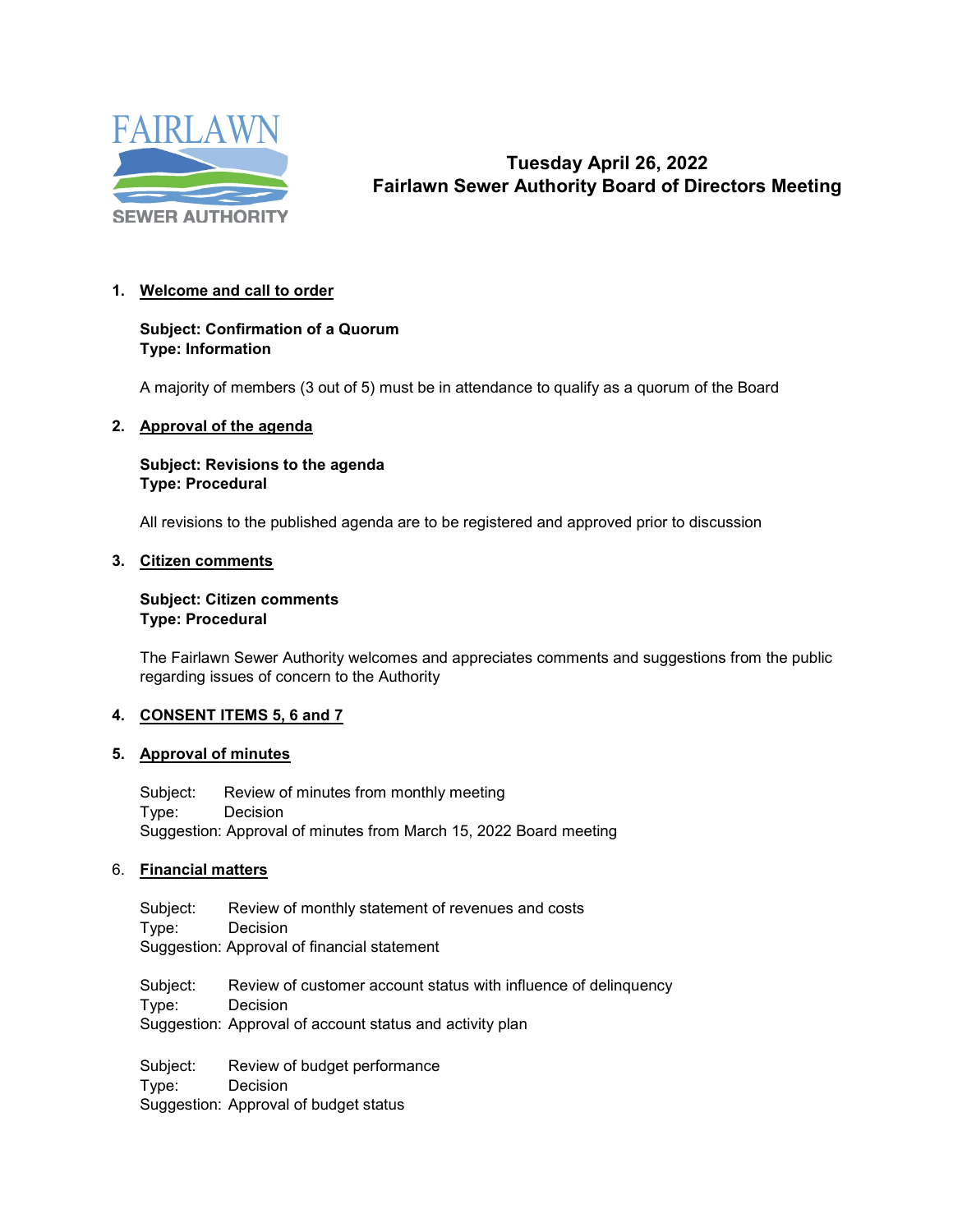#### **7. Informational items**

| Subject: | <b>PSA work hours</b>                    |
|----------|------------------------------------------|
| Topic:   | Information                              |
| Subject: | DEQ notification of overflow             |
| Topic:   | Information                              |
| Subject: | Communication with Ms. Alley             |
| Topic:   | Information                              |
| Subject: | FSA position re: PCB activities          |
| Topic:   | Information                              |
| Subject: | Grease trap maintenance reporting status |
| Topic:   | Information                              |
| Subject: | Delegation log                           |
| Topic:   | Information                              |

#### **8. Action items new business**

Subject: Presentation of financial audit Topic: Discussion and decision Suggestion:Decision

Subject: Expiration of Joe Sheffey term Topic: Discussion and decision Suggestion:Decision

Subject: Initial review of future budget Topic: Discussion and decision Suggestion:Decision

Subject: Should we pursue fillable online forms for submission to FSA<br>Topic: Discussion and decision Discussion and decision Suggestion:Decision

Subject: Should auto draft become a requirement for repeat delinquent accounts Topic: Discussion and decision Suggestion:Decision

Subject: Should we consider FSA dedicated Email accounts Topic: Discussion and decision Suggestion:Decision

## **9. Action items old business**

Subject: Define project approach and priority – Fairlawn Avenue and Rt. 114 Topic: Discussion and decision Suggestion:Decision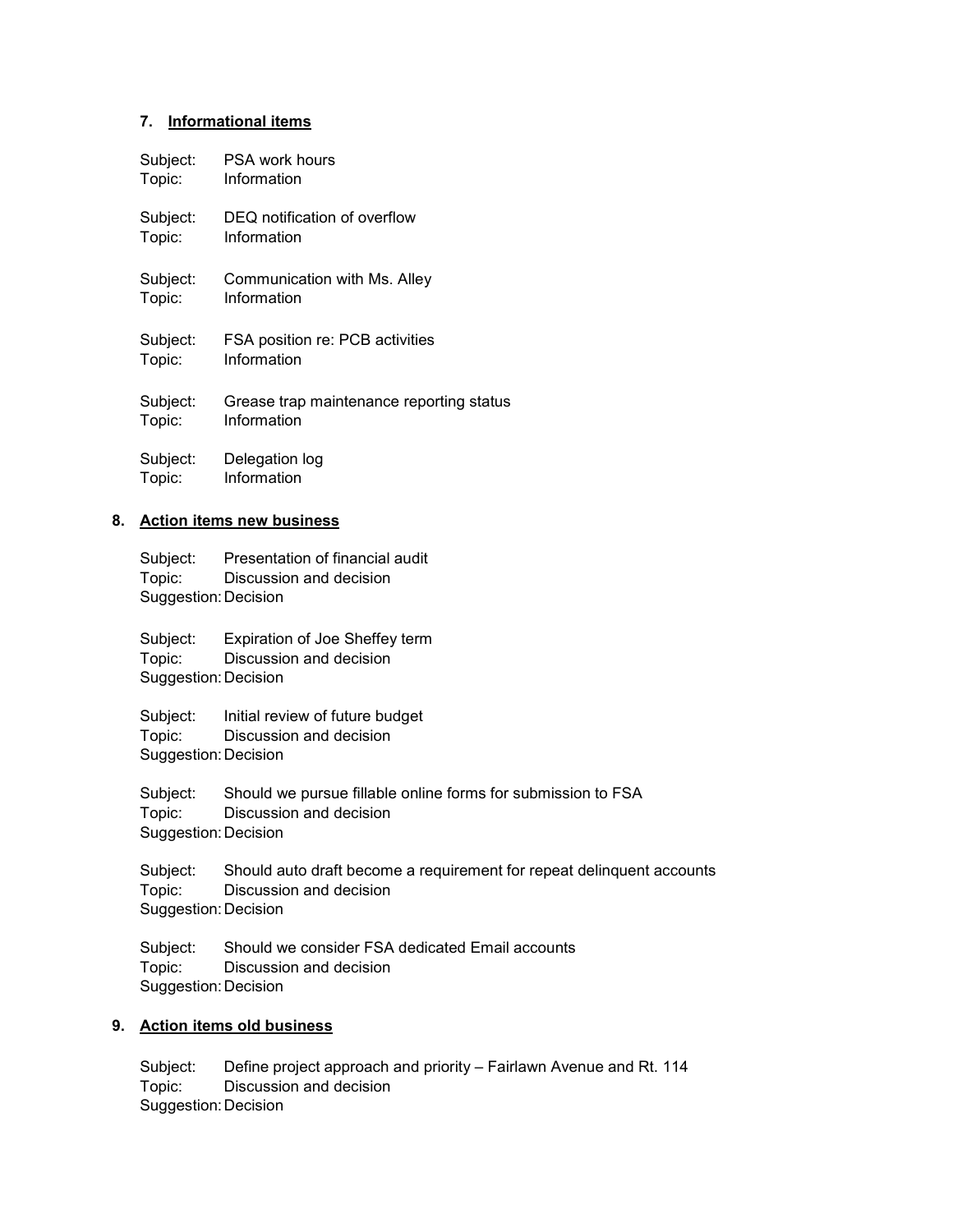Subject: Review contractor names and contact information from board members Topic: Discussion and decision Suggestion:Decision

Subject: Confirm May meeting plans Topic: Discussion and decision Suggestion:Decision

Subject: Review preliminary quotations for invoice mailings Topic: Discussion Suggestion:No decision at this time

## **10. Attorney's comments**

No comments

## **To do listings (highlighted items are being worked on currently)**

- **A.** Brooklyn Road sewer extension
- **B.** Hickman sewer extension
- **C.** Riverbluff sewer extension
- **D.** Riverbend sewer extension project stopped
- **E.** Change pump stations to wireless partially completed
- **F.** Belspring Estates sewer service project stopped
- **G.** Walnut line replacement tree roots
- **H.** Customer Town Hall no immediate plans
- **I.** Madison Avenue tree roots
- **J.** Review invoice mailing options started
- **K.** Define project actions Rt. 114 and Fairlawn Avenue started
- **L.** Find water meter at Brooklyn location
- **M.** Duke's to retreat specific sewer lines April
- **N.** Upgrade plumbing at Timberlane pump station completed
- **O.** Public hearing re: rate revision started
- **P.** Upgrade wiring at Timberlane pump stations

## **11. Adjournment**

#### **The next Board meeting is May 24, 2022 at 6:00 P.M.**

## Fairlawn Sewer Authority Board of Directors

## Term Information:

| Board of Director Name  | Term Expiration Date |
|-------------------------|----------------------|
| Adam P. Hall            | October 31, 2023     |
| Gerald T. (Tom) Lillard | October 31, 2024     |
| James R. (Randy) Miles  | August 31, 2023      |
| Dennis L. Setliff       | December 31, 2024    |
| Joseph L. Sheffey       | May 31, 2022         |